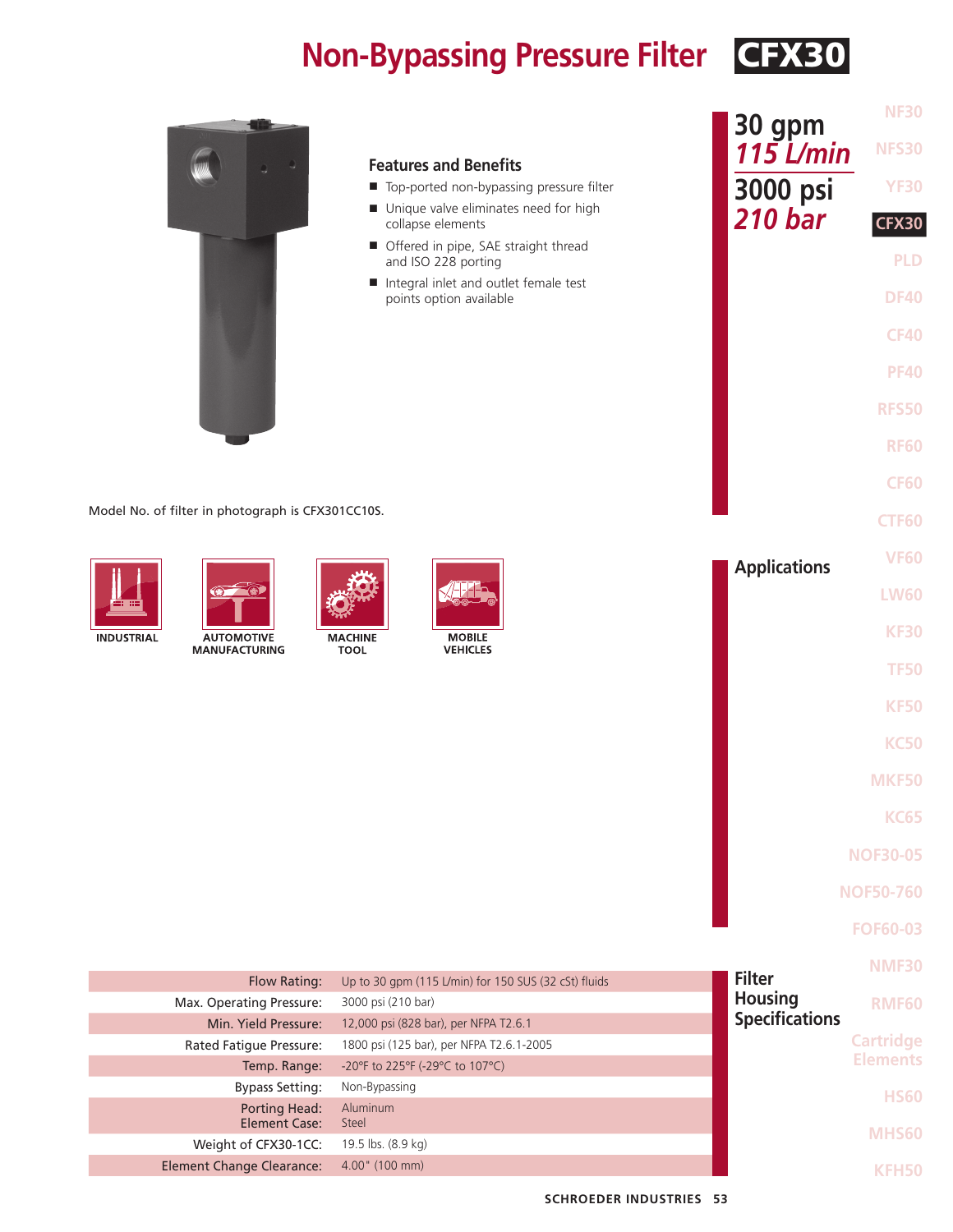

### CFX30 **Non-Bypassing Pressure Filter**



Metric dimensions in ( ).

| Element  <br>Performance<br><b>Information</b> |                    |               | <b>Filtration Ratio Per ISO</b><br>4572/NFPA T3.10.8.8<br>Using automated particle counter (APC) calibrated per ISO 4402 | <b>Filtration Ratio</b><br>wrt ISO 16889<br>Using APC calibrated per ISO 11171 |                    |                     |
|------------------------------------------------|--------------------|---------------|--------------------------------------------------------------------------------------------------------------------------|--------------------------------------------------------------------------------|--------------------|---------------------|
|                                                | Element            | $B_x \geq 75$ | $B_x \ge 100$                                                                                                            | $B_x \ge 200$                                                                  | $B_{v}(c) \ge 200$ | $B_{x}(c) \ge 1000$ |
|                                                | CC <sub>3</sub>    | 6.8           | 7.5                                                                                                                      | 10.0                                                                           | N/A                | N/A                 |
|                                                | CC10               | 15.5          | 16.2                                                                                                                     | 18.0                                                                           | N/A                | N/A                 |
|                                                | CCZ <sub>1</sub>   | < 1.0         | <1.0                                                                                                                     | < 1.0                                                                          | <4.0               | 4.2                 |
|                                                | CCZ3/CAS3/CCAS3    | < 1.0         | <1.0                                                                                                                     | 2.0                                                                            | <4.0               | 4.8                 |
|                                                | CCZ5/CAS5/CCAS5    | 2.5           | 3.0                                                                                                                      | 4.0                                                                            | 4.8                | 6.3                 |
|                                                | CCZ10/CAS10/CCAS10 | 7.4           | 8.2                                                                                                                      | 10.0                                                                           | 8.0                | 10.0                |
|                                                | CCZ25              | 18.0          | 20.0                                                                                                                     | 22.5                                                                           | 19.0               | 24.0                |

| Dirt Holding    | <b>Element</b>                                                   | DHC (gm)                                                          |  |  |  |
|-----------------|------------------------------------------------------------------|-------------------------------------------------------------------|--|--|--|
| <b>Capacity</b> | CC3                                                              | 30                                                                |  |  |  |
|                 | CC10                                                             | 25                                                                |  |  |  |
|                 | CCZ <sub>1</sub>                                                 | 57                                                                |  |  |  |
|                 | CCZ3/CAS3/CCAS3                                                  | 58                                                                |  |  |  |
|                 | CCZ5/CAS5/CCAS5                                                  | 63                                                                |  |  |  |
|                 | CCZ10/CAS10/CCAS10                                               | 62                                                                |  |  |  |
|                 | CCZ <sub>25</sub>                                                | 63                                                                |  |  |  |
|                 |                                                                  |                                                                   |  |  |  |
|                 | Element Collapse Rating: 150 psid (10 bar) for standard elements |                                                                   |  |  |  |
|                 | Flow Direction: Outside In                                       |                                                                   |  |  |  |
|                 | Dimensions:                                                      | <b>Element Nominal</b> CC: 3.0" (75 mm) O.D. x 9.5" (240 mm) long |  |  |  |
|                 |                                                                  |                                                                   |  |  |  |

#### **54 SCHROEDER INDUSTRIES**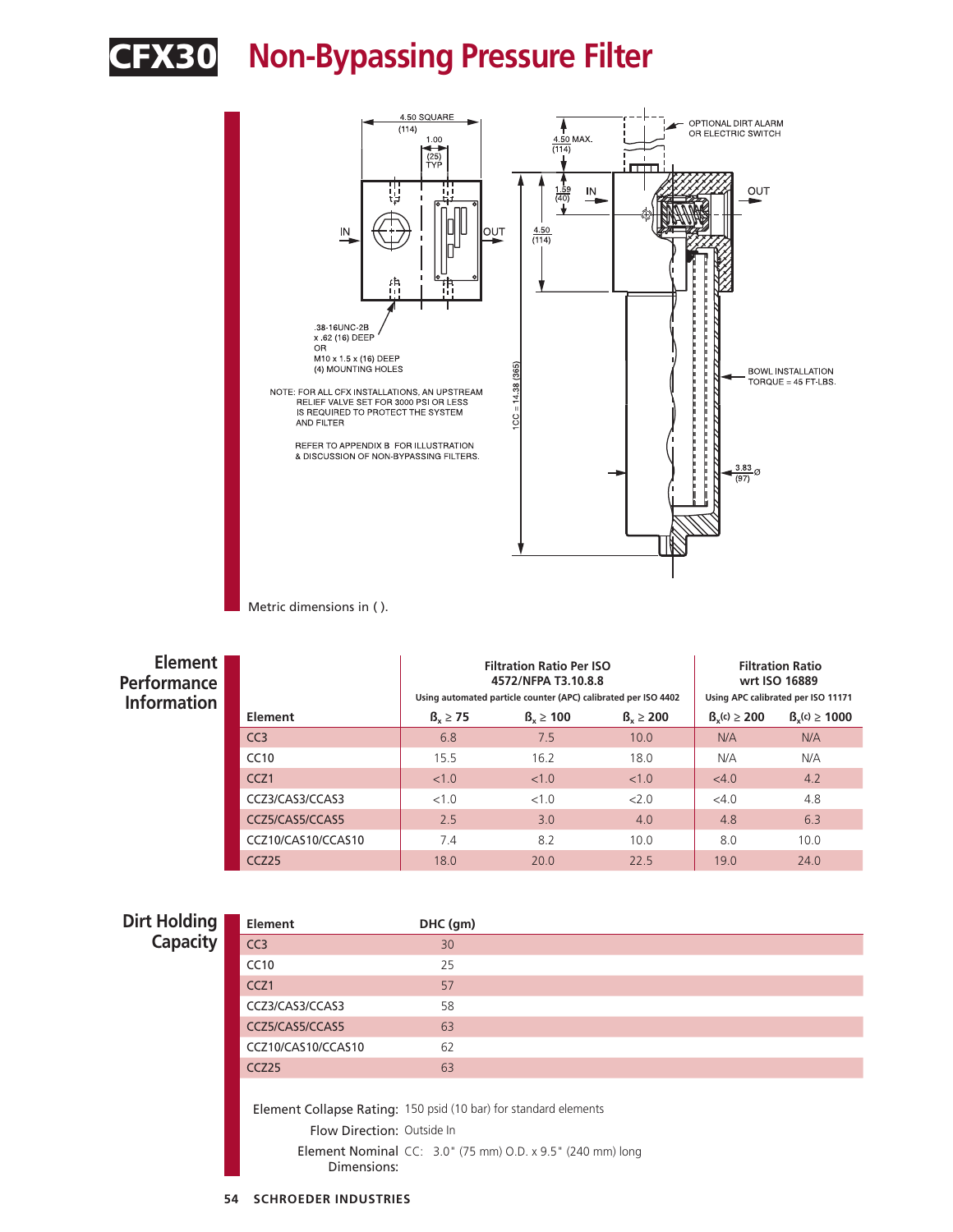# **Non-Bypassing Pressure Filter CFX30**

| <b>Type Fluid</b><br><b>Appropriate Schroeder Media</b>                                 |                                                                                                    |                            |                                                                  |                                                                                                                                                                                                                     |                                                                                                                                           |                |                                                       | <b>Fluid</b>                        | <b>NF30</b>                         |
|-----------------------------------------------------------------------------------------|----------------------------------------------------------------------------------------------------|----------------------------|------------------------------------------------------------------|---------------------------------------------------------------------------------------------------------------------------------------------------------------------------------------------------------------------|-------------------------------------------------------------------------------------------------------------------------------------------|----------------|-------------------------------------------------------|-------------------------------------|-------------------------------------|
| <b>Petroleum Based Fluids</b>                                                           |                                                                                                    |                            | All E Media (cellulose), Z-Media® and ASP Media (synthetic)      |                                                                                                                                                                                                                     |                                                                                                                                           |                | Compatibility                                         | <b>NFS30</b>                        |                                     |
|                                                                                         | All Z-Media <sup>®</sup> and ASP Media (synthetic)<br><b>High Water Content</b>                    |                            |                                                                  |                                                                                                                                                                                                                     |                                                                                                                                           |                |                                                       |                                     |                                     |
| 10 and 25 μ Z-Media® (synthetic), 10 μ ASP Media (synthetic)<br><b>Invert Emulsions</b> |                                                                                                    |                            |                                                                  |                                                                                                                                                                                                                     |                                                                                                                                           | <b>YF30</b>    |                                                       |                                     |                                     |
|                                                                                         | 3, 5, 10 and 25 µ Z-Media (synthetic), 3, 5 and 10 µ ASP Media (synthetic)<br><b>Water Glycols</b> |                            |                                                                  |                                                                                                                                                                                                                     |                                                                                                                                           | <b>CFX30</b>   |                                                       |                                     |                                     |
|                                                                                         | <b>Phosphate Esters</b><br>All Z-Media® and ASP Media (synthetic) with H (EPR) seal designation    |                            |                                                                  |                                                                                                                                                                                                                     |                                                                                                                                           |                |                                                       |                                     |                                     |
| Skydrol®                                                                                |                                                                                                    |                            |                                                                  | 3, 5, 10 and 25 µ Z-Media <sup>®</sup> (synthetic) with H.5 seal designation (EPR seals and<br>stainless steel wire mesh in element, and light oil coating on housing exterior)                                     |                                                                                                                                           |                | Skydrol® is a registered<br>trademark of Solutia Inc. | <b>PLD</b>                          |                                     |
| <b>Pressure</b>                                                                         | <b>Series</b>                                                                                      | <b>Element</b><br>Part No. |                                                                  | Element selections are predicated on the use of 150 SUS (32 cSt)<br>petroleum based fluid. Non bypass with standard elements.                                                                                       |                                                                                                                                           |                |                                                       |                                     | <b>DF40</b>                         |
|                                                                                         |                                                                                                    | CC <sub>3</sub>            |                                                                  | 1CC <sub>3</sub>                                                                                                                                                                                                    |                                                                                                                                           |                | See CFN or KFX                                        | <b>Selection</b><br><b>Based on</b> | <b>CF40</b>                         |
|                                                                                         | Ε                                                                                                  | CC10                       |                                                                  | 1CC10                                                                                                                                                                                                               |                                                                                                                                           |                |                                                       | <b>Flow Rate</b>                    | <b>PF40</b>                         |
|                                                                                         | Media                                                                                              | CC25                       |                                                                  | 1CC <sub>25</sub>                                                                                                                                                                                                   |                                                                                                                                           |                |                                                       |                                     |                                     |
| To                                                                                      |                                                                                                    | CCZ1                       |                                                                  | 1CCZ1                                                                                                                                                                                                               |                                                                                                                                           |                | See CFN or KFX                                        |                                     | <b>RFS50</b>                        |
| 3000 psi<br>$(210 \text{ bar})$                                                         |                                                                                                    | CCZ3                       |                                                                  | 1CCZ3                                                                                                                                                                                                               |                                                                                                                                           |                |                                                       |                                     |                                     |
|                                                                                         | Z-<br>Media <sup>®</sup>                                                                           | CCZ5                       |                                                                  | 1CCZ5                                                                                                                                                                                                               |                                                                                                                                           |                |                                                       |                                     | <b>RF60</b>                         |
|                                                                                         |                                                                                                    | CCZ <sub>10</sub>          |                                                                  | 1CCZ10                                                                                                                                                                                                              |                                                                                                                                           |                |                                                       |                                     | <b>CF60</b>                         |
|                                                                                         |                                                                                                    | CCZ25                      |                                                                  | 1CCZ25                                                                                                                                                                                                              |                                                                                                                                           |                |                                                       |                                     |                                     |
|                                                                                         | Flow                                                                                               | gpm                        | $\frac{1}{5}$<br>0                                               | 1 <sup>1</sup><br>$10^{\circ}$                                                                                                                                                                                      | $20^{\circ}$                                                                                                                              | 2 <sup>1</sup> | 30 <sup>°</sup>                                       |                                     | <b>CTF60</b>                        |
|                                                                                         |                                                                                                    | (L/min)                    | 2 <sup>1</sup><br>$\Omega$                                       | $50^{\circ}$                                                                                                                                                                                                        | 7 <sup>1</sup>                                                                                                                            | 100            | 115                                                   |                                     |                                     |
|                                                                                         |                                                                                                    |                            | Shown above are the elements most commonly used in this housing. |                                                                                                                                                                                                                     |                                                                                                                                           |                |                                                       |                                     | <b>VF60</b>                         |
|                                                                                         |                                                                                                    |                            |                                                                  | Note: Contact factory regarding use of E Media in High Water Content, Invert Emulsion and Water Glycol<br>Applications. For more information, refer to Fluid Compatibility: Fire Resistant Fluids, pages 19 and 20. |                                                                                                                                           |                |                                                       |                                     | <b>LW60</b>                         |
| $\Delta P_{\text{housing}}$                                                             |                                                                                                    |                            |                                                                  | $\Delta P_{element}$                                                                                                                                                                                                |                                                                                                                                           |                |                                                       | <b>Pressure</b>                     | <b>KF30</b>                         |
| CFX30 $\Delta P_{\text{housing}}$ for fluids with sp gr = 0.86:                         |                                                                                                    |                            |                                                                  |                                                                                                                                                                                                                     | $\Delta P_{element}$ = flow x element $\Delta P$ factor x viscosity factor<br>El. $\Delta P$ factors @ 150 SUS (32 cSt):                  |                |                                                       | <b>Drop</b><br><b>Information</b>   |                                     |
|                                                                                         |                                                                                                    | Flow (L/min)               |                                                                  |                                                                                                                                                                                                                     |                                                                                                                                           |                |                                                       |                                     | <b>TF50</b>                         |
| 16                                                                                      | (25)                                                                                               | (50)<br>(75)               | (100)                                                            |                                                                                                                                                                                                                     |                                                                                                                                           | 1CC            |                                                       | <b>Based on</b><br><b>Flow Rate</b> | <b>KF50</b>                         |
| 14                                                                                      |                                                                                                    |                            | (1.00)                                                           | CC <sub>3</sub>                                                                                                                                                                                                     |                                                                                                                                           | .22            |                                                       | and Viscosity                       |                                     |
| 12<br>$\overline{8}$ 10                                                                 |                                                                                                    |                            | (0.75)                                                           | <b>CC10</b><br><b>CC25</b>                                                                                                                                                                                          |                                                                                                                                           | .13<br>.03     |                                                       |                                     | <b>KC50</b>                         |
| 48                                                                                      |                                                                                                    |                            | (0.50) <u>န</u>                                                  | CCZ <sub>1</sub>                                                                                                                                                                                                    |                                                                                                                                           | .35            |                                                       |                                     |                                     |
|                                                                                         |                                                                                                    |                            |                                                                  | CCZ3/CAS3/CCAS3                                                                                                                                                                                                     |                                                                                                                                           | .20            |                                                       |                                     | MKF50                               |
| $\overline{4}$                                                                          |                                                                                                    |                            | (0.25)                                                           | CCZ5/CAS5/CCAS5<br>CCZ10/CAS10/CCAS10                                                                                                                                                                               |                                                                                                                                           | .19<br>.10     |                                                       |                                     | <b>KC65</b>                         |
|                                                                                         | 10 <sup>2</sup>                                                                                    | 20<br>15                   | 25<br>30                                                         | CCZ25                                                                                                                                                                                                               |                                                                                                                                           | .05            |                                                       |                                     |                                     |
|                                                                                         |                                                                                                    | Flow gpm                   |                                                                  | If working in units of bars & L/min, divide above<br>factor by 54.9.                                                                                                                                                |                                                                                                                                           |                |                                                       |                                     | <b>NOF30-05</b>                     |
| sp $gr = specific gravity$                                                              |                                                                                                    |                            |                                                                  | Viscosity factor: Divide viscosity by 150 SUS (32 cSt).<br>Sizing of elements should be based on element flow information provided in the Element Selection chart above.                                            |                                                                                                                                           |                |                                                       |                                     | <b>NOF50-760</b>                    |
| <b>Notes</b>                                                                            |                                                                                                    |                            |                                                                  | $\Delta P_{filter} = \Delta P_{housing} + \Delta P_{element}$                                                                                                                                                       |                                                                                                                                           |                |                                                       |                                     | <b>FOF60-03</b>                     |
|                                                                                         |                                                                                                    |                            |                                                                  | The ∆P housing curve labeled "Element Sizing"                                                                                                                                                                       |                                                                                                                                           |                |                                                       | <b>NMF30</b>                        |                                     |
|                                                                                         |                                                                                                    |                            |                                                                  |                                                                                                                                                                                                                     | is the pressure drop between the inlet and<br>outlet areas of the filter's bypass valve and<br>should be used for filter sizing. Although |                |                                                       |                                     | <b>RMF60</b>                        |
|                                                                                         |                                                                                                    |                            |                                                                  | "Port to Port" AP is not a factor in Element<br>Selection, it should be considered for overall<br>system design.                                                                                                    |                                                                                                                                           |                |                                                       |                                     | <b>Cartridge</b><br><b>Elements</b> |
|                                                                                         |                                                                                                    |                            |                                                                  |                                                                                                                                                                                                                     |                                                                                                                                           |                |                                                       |                                     | <b>HS60</b>                         |
|                                                                                         |                                                                                                    |                            |                                                                  |                                                                                                                                                                                                                     |                                                                                                                                           |                |                                                       |                                     | <b>MHS60</b>                        |
|                                                                                         |                                                                                                    |                            |                                                                  |                                                                                                                                                                                                                     |                                                                                                                                           |                |                                                       |                                     | KFH50                               |